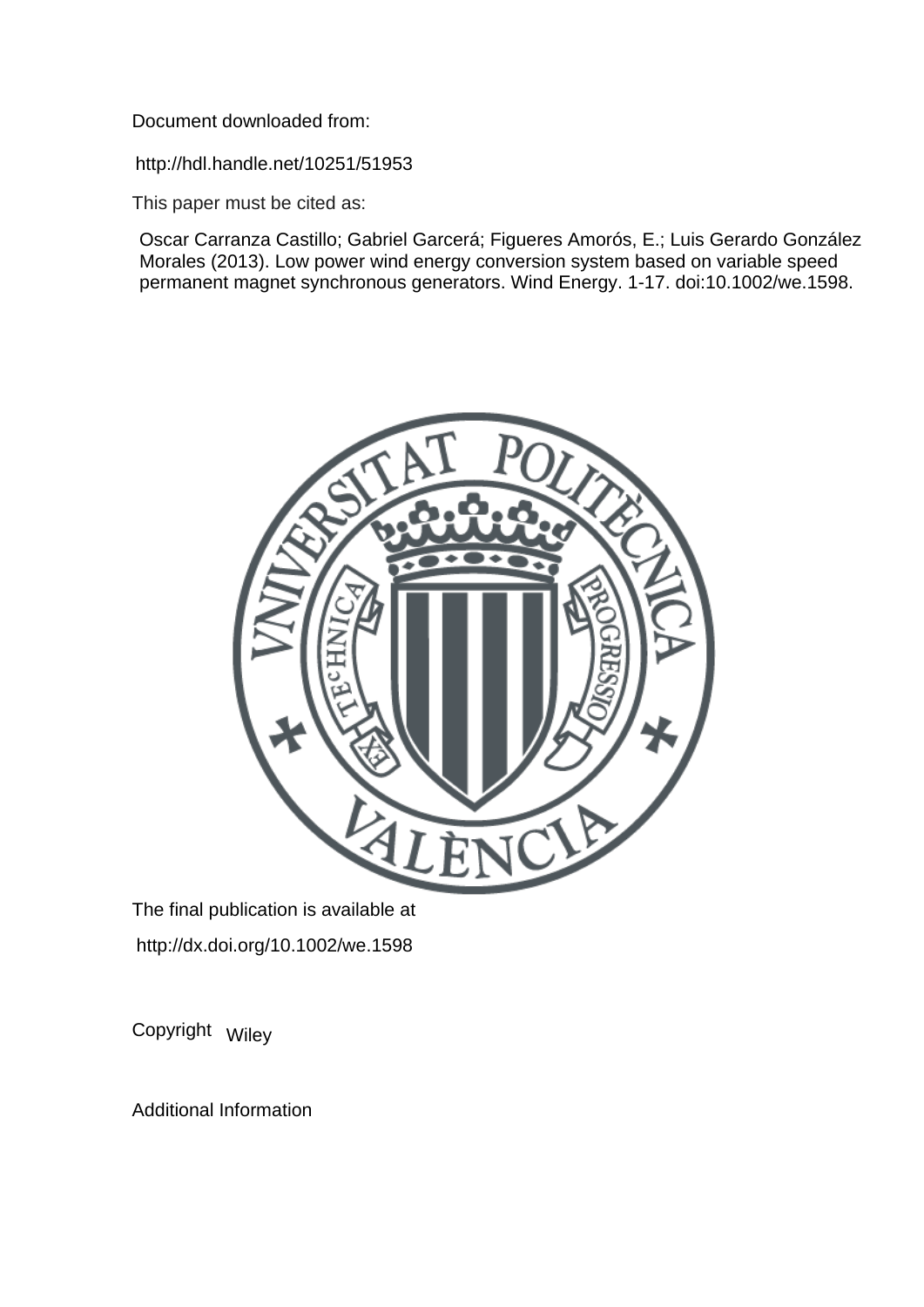# Low Power Wind Energy Conversion System based on Variable Speed Permanent Magnet Synchronous **Generators**

O. Carranza<sup>1</sup>, G. Garcerá<sup>2</sup>, E. Figueres<sup>2</sup>, L. G. González<sup>3</sup>

<sup>1</sup> Escuela Superior de Cómputo, Instituto Politécnico Nacional, Av. Juan de Dios Batiz S/N, Col. Lindavista, Del. Gustavo A. Madero, 07738, D.F., México, email *ocarranzac@ipn.mx,* <sup>2</sup>  ${}^{2}$ Grupo de Sistemas Electrónicos Industriales, Departamento de Ingeniería Electrónica, Universidad Politécnica de Valencia, Camino de Vera S/N, 7F, 46020, Valencia, Spain*, http://www.gsei.upv.es, email: ggarcera@eln.upv.es, efiguere@eln.upv.es,, 3 Departamento de Ingeniería Electrónica y Comunicaciones, Universidad* de los Andes e-mail: lgerardo@ula.ve

*Abstract-* **This paper presents a Low Power Wind Energy Conversion System based on a permanent magnet synchronous generator and a High Power Factor rectifier. To achieve a high power factor at the generator side, it is proposed a power processing scheme based on a diode rectifier and a boost DC-DC converter working in discontinuous conduction mode. The proposed generator control structure is based on three cascaded control loops that regulate the generator current, the turbine speed and the amount of power that it is extracted from the wind, respectively, following the turbine aerodynamics and the actual wind speed. The analysis and design of both the current and the speed loop have been carried out taking into consideration the electrical and mechanical characteristics of the wind energy conversion system, as well as the turbine aerodynamics. The power loop is not a linear one, but a Maximum Power Point Tracking algorithm, based on the Perturb and Observe technique, from which it is obtained the reference signal for the speed loop. Finally, to avoid the need of mechanical sensors, a linear Kalman Filter has been chosen to estimate the generator speed. Simulation and experimental results on a 2 kW prototype are shown to validate the concept.** 

#### I. INTRODUCTION

At the present time, wind energy is gaining a great acceptance among all renewable energies [1]-[2], but not all places are capable of taking full advantage of it. Several statistical methods have been developed to calculate the average wind speed, the wind power density and its capacity factor for a specific geographical area [3]-[4]. A Wind energy conversion system (WECS) is composed by a wind turbine, which includes the electrical generator and a power electronic converter. The power generation in WECS has a wide range, from a few kW to GW. In small power WECS ranging from 1 kW to 50 kW it is preferred the use of Permanent Magnet Synchronous Generators (PMSG) operating at a variable speed. In that case, the power electronic converter is usually composed by an AC/DC converter feeding a DC/AC converter (grid connection inverter). This paper is focused on the AC/DC converter, which is commonly implemented by means of two different topologies [5]. The first one is based on a non-controlled rectifier [6] that feeds a DC/DC converter, whose main drawbacks are a high THD<sub>i</sub> value of the generator currents and a poor Power Factor (PF). Typical values of that topology are: THDi≈XX % and PF≈XX. NOTA: Sacar los valores de la referencia [6] a potencias cercanas a la nominal, por ejemplo. Obviamente deben salir notablemente peores que los del back-to-back que se citan a continuación. As a result, the mechanical stress of the wind turbine is high and the efficiency is reduced. The second topology is based on a back-to-back converter, which improves both the THD<sub>i</sub> and the PF, resulting in a better efficiency and a lower stress. Typical values of that topology are: THDi≈3 % and PF≈0.98. Those values do not justify the extra cost of using six IGBTs with their gate drive circuits in low power WECS. Summing up, the back-toback converter is a good choice for medium and high power WECS, whereas the boost rectifier with a single active switch is preferred for low power, low cost applications.

This paper proposes the use of a Three-Phase Boost Rectifier operating in Discontinuous Conduction Mode (DCM), because it is useful to reduce the THDi and to increase the PF of the wind power generator, with a similar cost to that of conventional low power topologies. DCM has been proposed in  $[7]-[10]$  to reduce the THD<sub>i</sub> in switch-mode power supplies (SMPS). However, its application to WECS has not been explored. A contribution of this paper regarding [7]-[10] is that the operation frequency of the boost rectifier is variable following the generator speed, whereas the grid frequency in the case of an SMPS is practically fixed at 50Hz or 60Hz. The disadvantage of working in DCM is that the peak currents through the rectifier components are higher than in continuous conduction mode, a fact that has to be considered during the selection process and thermal design of these components.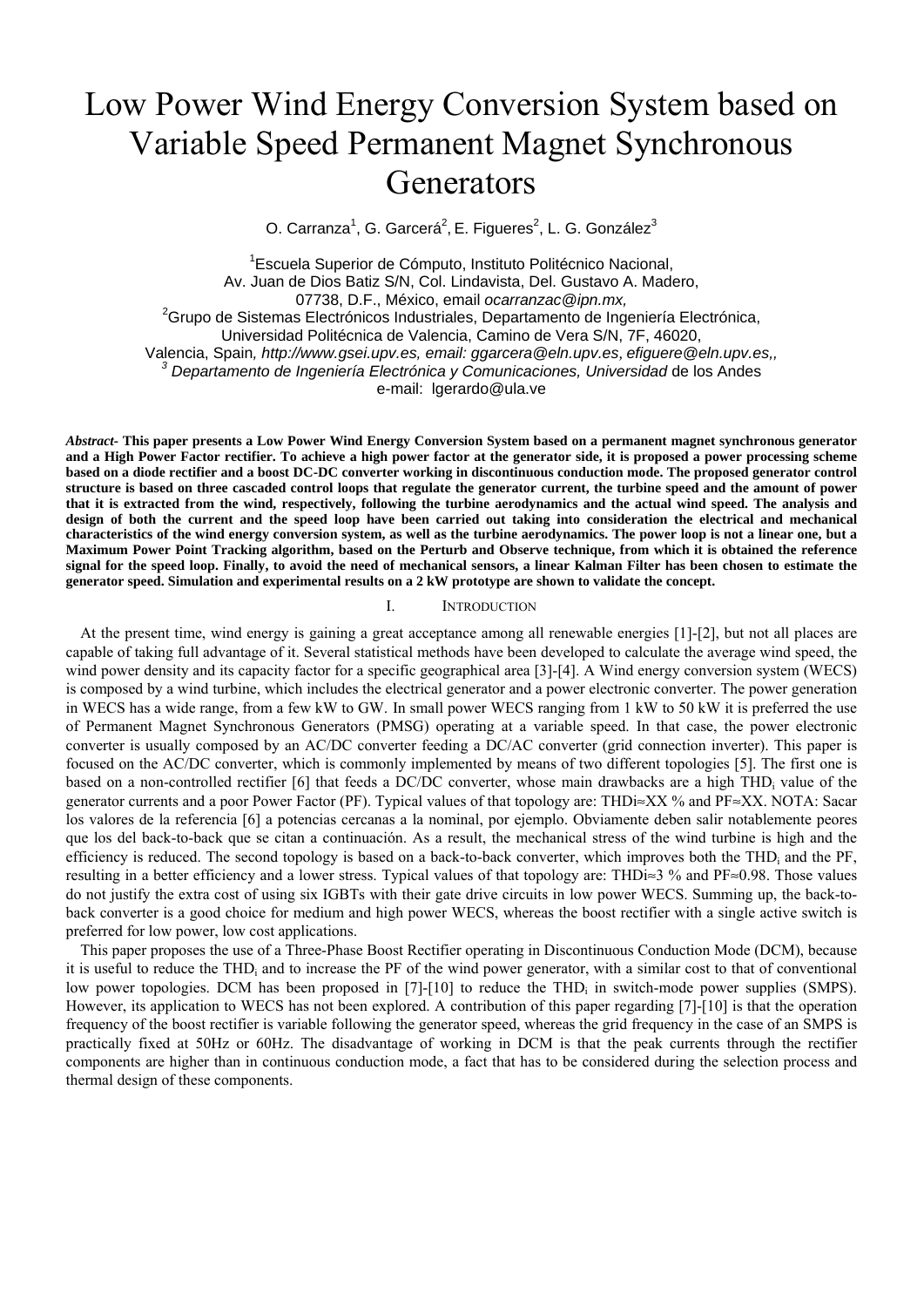Besides, an input LC filter between the wind generator and the rectifier must be added in order to achieve DCM operation at a reasonable switching frequency, so that the stability of the whole system may be compromised if the control loops are not carefully studied and designed.

In general, torque control structures [11] or speed control structures [12] can be used for WECS based on PMSGs. In this work a current control loop regulates the PMSG torque, which directly depends on the generator currents and, thus, on the dc output current of the rectifier. An additional speed loop is implemented that provides the current reference to the current loop. The speed loop includes the behavior of the wind turbine considering both mechanical and electrical characteristics. In order to eliminate the need of mechanical speed sensors placed on the shafts of the PMSG, it is proposed the use of a speed estimator based on a linear Kalman Filter [13]. A Maximum Power Point Tracking (MPPT) algorithm [14]-[15] has been implemented by means of the Perturb and Observe (P&O) technique. The analysis and design of the grid connection inverter stage is beyond the scope of the present study.

In this paper both simulation and experimental results are shown to validate the proposed control structure for the wind energy conversion system.

#### II. MODELING OF THE WIND TURBINE

Fig. 1 shows the scheme of the proposed WECS, whereas Table I shows the values of its most relevant parameters. In Fig. 1  $L_a = L_b = L_c$  are the Boost inductances associated to each phase,  $R_{La} = R_{Lb} = R_{Lc}$  are the parasitic series resistances associated to the Boost inductors in each phase, and  $C_{f1} = C_{f2} = C_{f3}$  are the input filter capacitors.



Fig. 1. Scheme of the proposed WECS

| TABLE I. CHARACTERISTICS IN THE PROPOSED WECS. |  |
|------------------------------------------------|--|
|------------------------------------------------|--|

| Characteristics                                                                                           | Values                                     |
|-----------------------------------------------------------------------------------------------------------|--------------------------------------------|
| Output power of the generator $(P_0)$                                                                     | 2 kW                                       |
| Output voltage range of the generator $(V_{ab} = V_{bc} = V_{ca})$                                        | 104 - 416 $V_{rms}$                        |
| Constant of the electromotive force $(K_{fem})$                                                           | 0.9022 $V_{peak}/rad/s$                    |
| Number of poles $(n_n)$                                                                                   | 12                                         |
| Speed range of the generator $(n_m)$                                                                      | 150 -600 rpm                               |
| Angular mechanical frequency range of the generator ( $\omega_m = \pi \cdot n_m/30$ ).                    | $15.7 - 62.83$ rad/s                       |
| Angular electrical frequency range of the generator ( $\omega_e = \omega_m \cdot n_p/2$ )                 | $94.2 - 376.98$ rad/s                      |
| Inductance of one phase of the generator $(L_{aa} = L_{ab} = L_{ac})$                                     | $25 \, mH$                                 |
| Resistance of one phase of the generator ( $R_{Lqa} = R_{Lab} = R_{Lac}$ )                                | $5\Omega$                                  |
| Wind turbine coefficients                                                                                 | $a = 0.043$ , $b = 0.108$ , $c = 0.146$    |
|                                                                                                           | $d = 0.0605$ , $e = 0.0104$ , $f = 0.0006$ |
| Wind turbine ratio $(r)$                                                                                  | 1.525 m                                    |
| Inertia Coefficient of the system $(J)$                                                                   | $0.5$ kg m/s <sup>2</sup>                  |
| Density of wind $(\rho)$                                                                                  | $1.08 \text{ kg/m}$ 3                      |
| Boost converter Switching frequency $(f_{sw})$                                                            | 5 kHz                                      |
| Boost inductance associated to each phase $(L_a=L_b=L_c)$                                                 | 375 µH                                     |
| Parasitic series resistance associated to the Boost inductor in each phase ( $R_{La} = R_{Lb} = R_{Lc}$ ) | $37.5 \text{ m}\Omega$                     |
| Input Filter Capacitors ( $C_{f1} = C_{f2} = C_{f3}$ )                                                    | $2.2 \mu F$                                |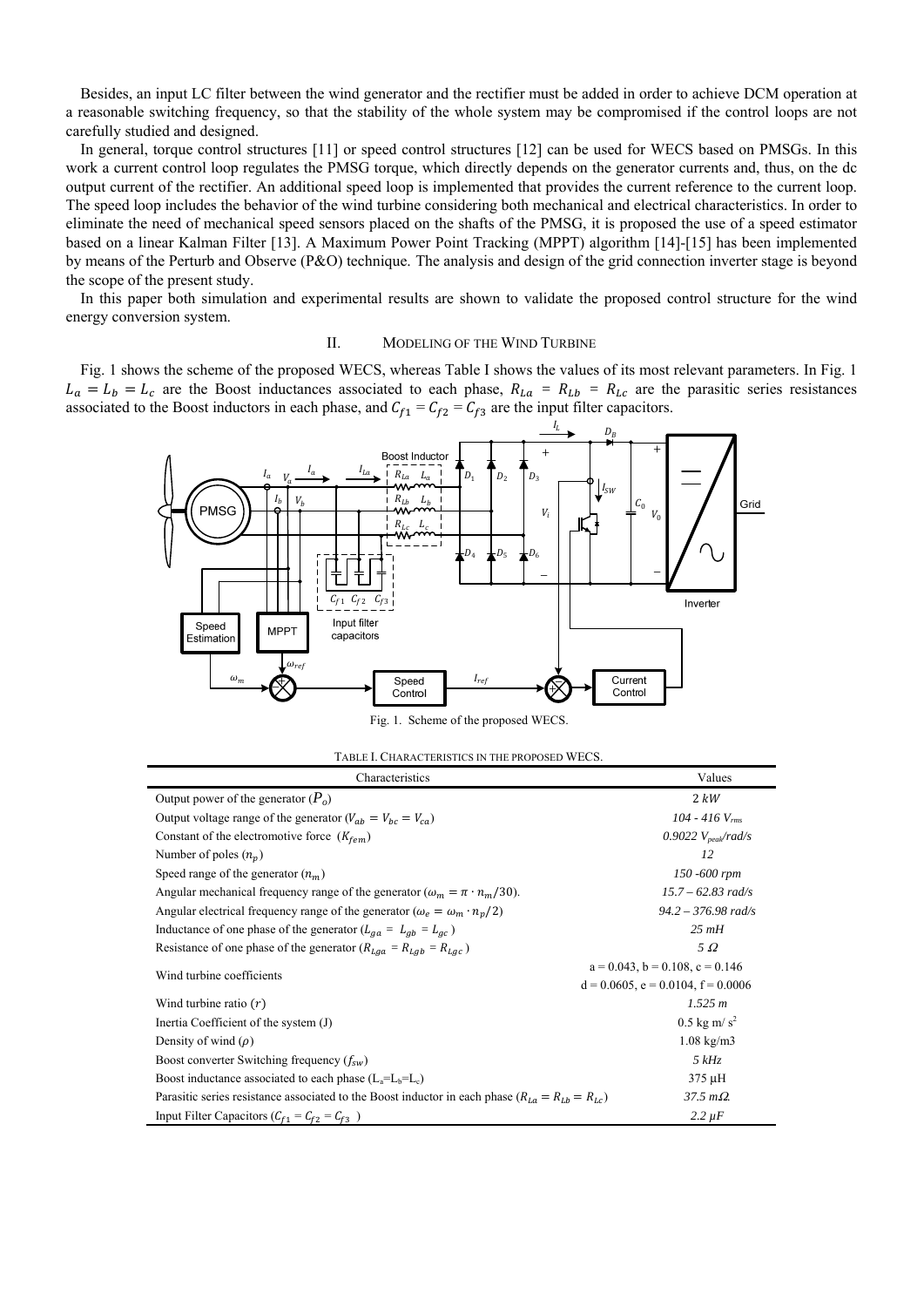| DC link Capacitance $(C_0)$ | 2 mF            |
|-----------------------------|-----------------|
| DC link voltage $(V_0)$     | 650V            |
| Boost IGBT switch           | IRG4PF50WDPBF   |
| Boost Diode $(D_R)$         | HFA16PB120PBF   |
| Bridge Rectifier            | 26MT120         |
| DSP Sampling time $(T_s)$   | $10 \text{ us}$ |

# *A. Wind Turbine Model*

The mechanical behavior of the wind turbine follows (1)

$$
J\frac{d\omega_m}{dt} + B\omega_m = T_m - T_e \tag{1}
$$

where *J* is inertia coefficient, *B* is the friction coefficient,  $\omega_m$  is the turbine rotational speed,  $T_m$  is the turbine mechanical torque and  $T_e$  is the electrical torque applied to the PMSG rotor.

The mechanical power generated by the wind turbine  $(P_m)$  and  $T_m$  are expressed by equations (2) and (3), respectively.

$$
P_m = \frac{1}{2} \rho \pi r^2 C_p(\lambda) V_\omega^3 \tag{2}
$$

$$
T_m = \frac{1}{2} \rho \pi r^3 C_t(\lambda) V_\omega^2 \tag{3}
$$

where  $\rho$  is the density of the air, r is the wind turbine rotor radius,  $V_{\omega}$  is the wind speed,  $C_p(\lambda)$  is the power coefficient,  $C_t(\lambda)$ is the torque coefficient. Both coefficients depend on the tip-speed-ratio  $(\lambda)$ , expressed by  $(4)$ .

$$
\lambda = \frac{r\omega_m}{V_\omega} \tag{4}
$$

 $C_p(\lambda)$  is expressed by (5) and  $C_t(\lambda)$  is expressed by (6). Fig. 2 shows both  $C_p(\lambda)$  and  $C_t(\lambda)$  characteristics as a function of the tip-speed ratio.

$$
C_p(\lambda) = a + b\lambda + c\lambda^2 + d\lambda^3 + e\lambda^4 + f\lambda^5
$$
\n<sup>(5)</sup>



$$
C_t(\lambda) = \frac{C_p(\lambda)}{\lambda} \tag{6}
$$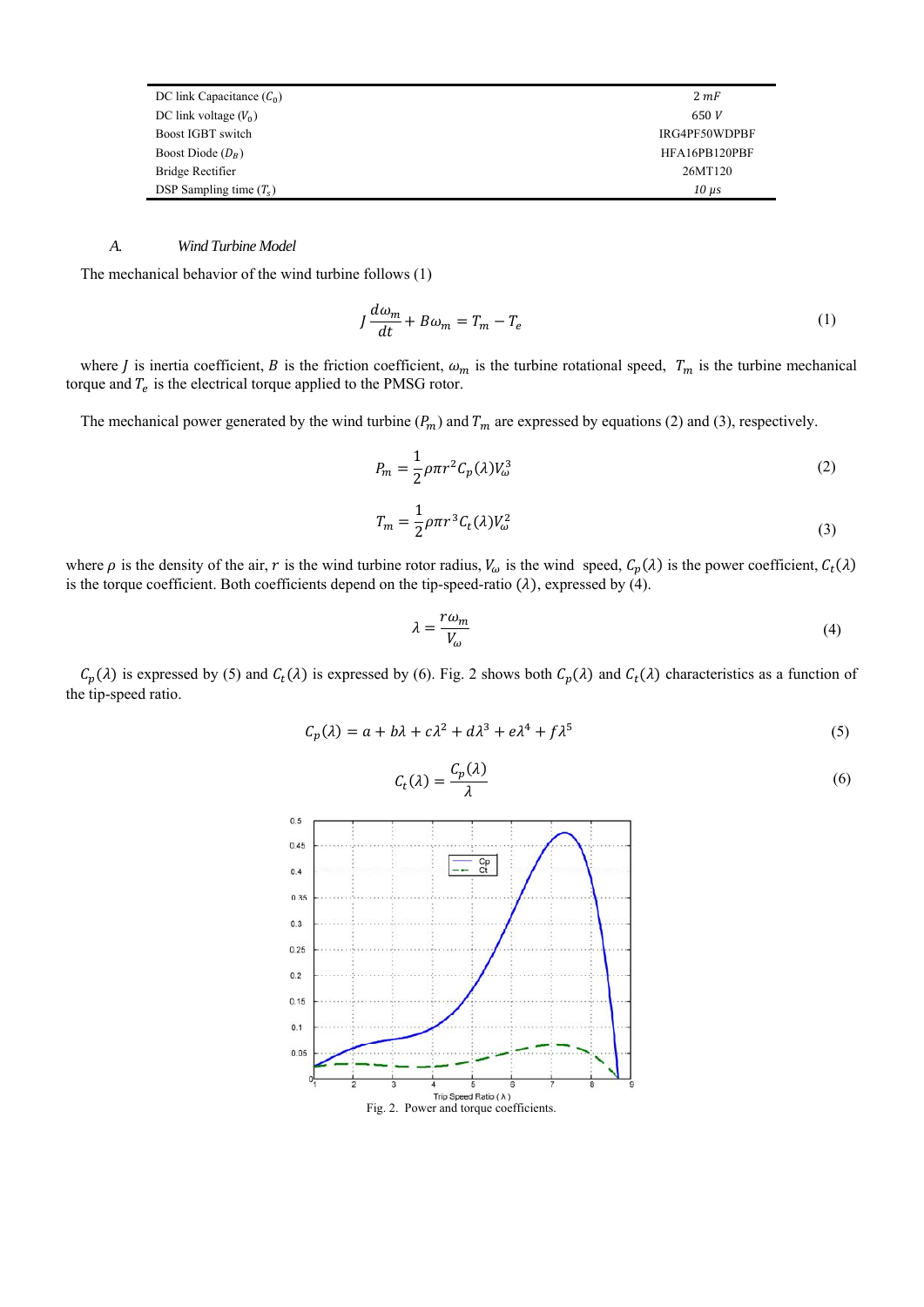#### *B. Permanent Magnet Synchronous Generator Model*

The equivalent circuit of the permanent magnet synchronous generator [17] is shown in Fig. 3. L<sub>ga</sub> = L<sub>gb</sub> = L<sub>gc</sub> are the inductances of one phase,  $R_{Lga} = R_{Lgb} = R_{Lgc}$  are the series resistance of one phase,  $V_a$ ,  $V_b$  and  $V_c$  are the generator instantaneous output voltages, and  $e_a$ ,  $e_b$  and  $e_c$  are the electromotive forces, which are expressed by (7).

$$
N = \begin{array}{c|ccc}\n e_a & R_{\text{Lga}} & L_{\text{ga}} & \underline{i}_a \rightarrow V_a \\
\hline\n e_b & R_{\text{Lgb}} & L_{\text{gb}} & \underline{i}_b \rightarrow V_b \\
\hline\n e_c & \text{Wv} & \underline{i}_c \rightarrow V_c \\
\hline\n 0 & \text{Wv} & \underline{i}_c \rightarrow V_c\n \end{array}
$$

Fig. 3. Equivalent circuit of the permanent magnet synchronous generator.

$$
e_a = K_{emf} \omega_e \sin(\omega_e t)
$$
  
\n
$$
e_b = K_{emf} \omega_e \sin\left(\omega_e t - \frac{2\pi}{3}\right)
$$
  
\n
$$
e_c = K_{emf} \omega_e \sin\left(\omega_e t + \frac{2\pi}{3}\right)
$$
\n(7)

In (7)  $K_{emf}$  stands for the electromotive force constant, whereas  $\omega_e$  is the electrical angular frequency of the PMSG.

The electric equations of the PMSG are described by (8).

$$
\begin{bmatrix} V_a \\ V_b \\ V_c \end{bmatrix} = -R_{Lga} \begin{bmatrix} i_a \\ i_b \\ i_c \end{bmatrix} - L_{ga} \frac{d}{dt} \begin{bmatrix} i_a \\ i_b \\ i_c \end{bmatrix} + \begin{bmatrix} e_a \\ e_b \\ e_c \end{bmatrix}
$$
 (8)

Analyzing the behavior of the PMSG, it is obtained that the electromotive torque  $(T_e)$  is determined by (9)

$$
T_e = \frac{3K_{emf}n_pI_g}{2\sqrt{2}}\tag{9}
$$

where  $n_p$  is the number of the machine poles and  $I_q$  is the rms value of the generator phase current.

# III. THREE -PHASE BOOST RECTIFIER WITH PCC IN DISCONTINUOUS CONDUCTION MODE

The Boost Rectifier operating in DCM achieves a Total Harmonic Distortion  $(THD<sub>i</sub>)$  of the generator currents [18], much lower than that achieved by the same topology operating in Continuous Conduction Mode (CCM), improving the power factor of the generator [19]. In [18], a Three-Phase Boost Rectifier operating in Discontinuous Conduction Mode (DCM) with Peak Current Mode Control (PCC) was presented and analyzed in detail. In the current paper only the most relevant issues are shown to perform the analysis of the whole system.

The current loop of the DCM boost rectifier under study starts from the information of the bridge rectifier DC output current,  $i_L$ . This current waveform operates in DCM. It is observed from Fig. 1 that the current through the boost active switch,  $i_{SW}$ , is sensed instead for performing PCC. This current agrees with  $i_L$  when this switch is in its 'on' state, so that i<sub>SW</sub> is the same state variable. Note that  $i_l$  is the equivalent boost inductor current or boost input current. In the proposed topology the boost inductances are placed at the AC side, before the diode bridge rectifier, instead of standing at the DC side, just after the rectifier bridge.

 $G_{id}(s) = \tilde{i}_L(s)/\tilde{d}(s)$  is the transfer function from the duty cycle to the diode rectifier output current (or the equivalent boost inductor current), expressed by (10).

$$
G_{id}(s) = \frac{\hat{\iota}_L(s)}{\hat{d}(s)} = \frac{-\left(s^2 C_i L_g + s C_i R_g + 1\right)(K_i + K_o)}{s^3 B_3 + s^2 B_2 + s B_1 + B_0}
$$
\n(10)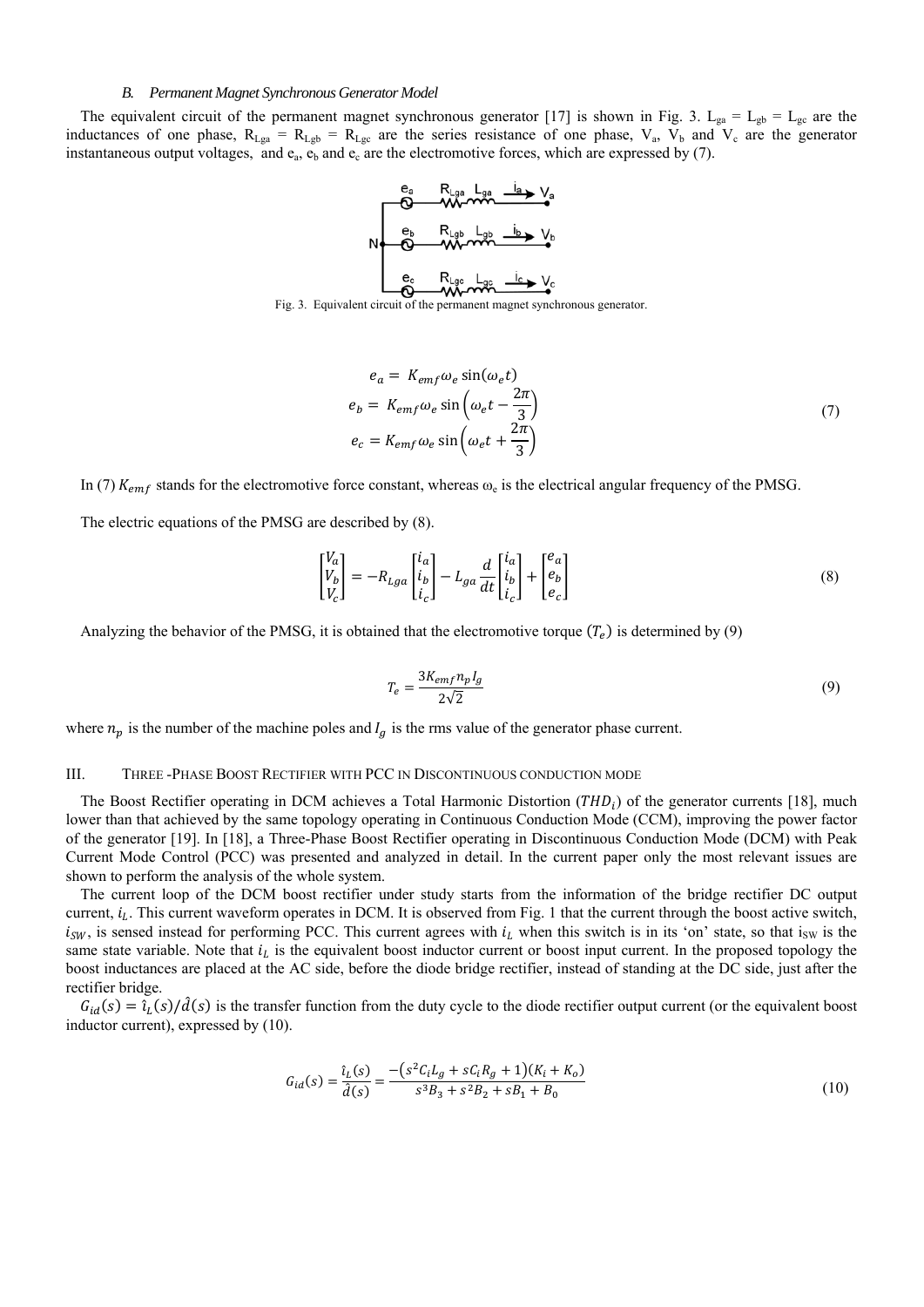$$
B_3 = C_i L_g L(g_i + g_o + g_f)
$$
  
\n
$$
B_2 = C_i \left[ L_g + (g_i + g_o + g_f) (LR_{L_g} + L_g R_L) \right]
$$
  
\n
$$
B_1 = \left[ C_i R_{L_g} + (g_i + g_o + g_f) (L_g + L + C_i R_L R_{L_g}) \right]
$$
  
\n
$$
B_0 = (g_i + g_o + g_f) (R_{L_g} + R_L) + 1
$$

where the values of the parameters of the PWM switch small-signal model in DCM [20] are shown in (11).

$$
g_i = \frac{D^2}{2Lf_s} \qquad g_o = \frac{2LP_0^2 f_s}{D^2 V_i^2 V_o^2} \qquad g_f = \frac{2P_o}{V_i V_o}
$$
  

$$
K_i = -\frac{DV_i}{Lf_s} \qquad K_o = -\frac{2P_o}{DV_o}
$$
 (11)

In (10) and (11) it is considered:  $L_g = 2L_{ga}$ ,  $R_{Lg} = 2R_{Lga}$ ,  $L = 2L_a$ ,  $R_L = 2R_{La}$  and  $C_i = 3C_{f1}/2$ . D is the duty cycle of the boost active switch.  $V_i$  is the average value of the Boost DC-DC converter input voltage, as it is shown in Fig. 1. The boost rectifier output voltage,  $V_o$ , is regulated by the grid connected inverter to a constant value of 650V.  $P_o$  is the output power at the operating point, which is limited to the maximum value allowed by the PMSG.

Fig. 4 shows the block diagram of the current loop with PCC [10]. The reference for the current loop, *Iref*, is provided by the controller of the speed control loop.



Fig. 4. Peak Current-Mode Control Loop.

The loop gain of the current loop,  $T_i(s)$ , is expressed by (12).  $R_i = 0.015 \Omega$  is the current sense gain,  $F_M$  is the PWM modulator gain, and  $H_e(s)$  is the sampling gain [21], typical in peak current mode control.

$$
T_i(s) = G_{id}(s)H_e(s)R_iF_M
$$
\n(12)

The sampling gain  $H_e(s)$  is expressed by **; Error! No se encuentra el origen de la referencia.** 

$$
H_e(s) = 1 + \frac{s}{\omega_z Q_z} + \frac{s^2}{\omega_z^2}
$$
\n<sup>(13)</sup>

where

$$
\omega_z = \frac{\pi}{T_s} = \frac{\pi}{200\mu s} = 15707.963 \frac{rad}{s}
$$

$$
Q_z = -\frac{2}{\pi} = -0.6366
$$

In order to guarantee the stability of the current loop, the PWM modulator gain,  $F_M$ , expressed by (14), should be adjusted properly.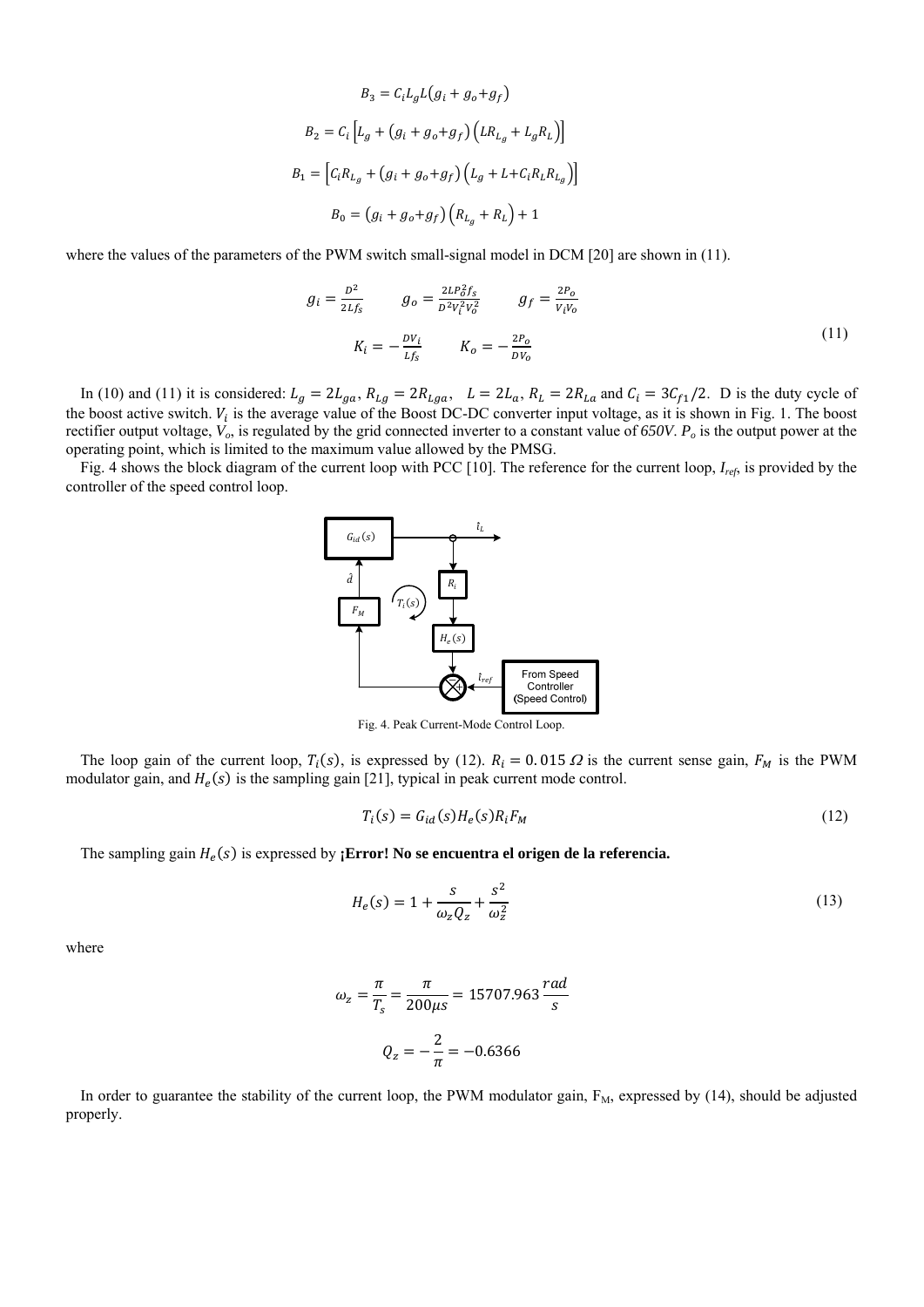$$
F_M = \frac{1}{(S_n + S_e)T_s} \tag{14}
$$

In (14)  $S_n$  is the on-time slope of the current sense waveform,  $S_e$  is the slope of the stabilization ramp,  $\delta e = 22.503 V/m$ *ms*. The value of  $S_n$  is obtained from (15).

$$
S_n \approx \frac{V_i}{L} R_i \tag{15}
$$

As the PMSG torque depends on the generator currents, it is important to know the relationship between the generator current and the equivalent boost inductor current, following (16).

$$
\frac{\hat{\iota}_g(s)}{\hat{\iota}_L(s)} = \frac{1}{s^2 C_i L_g + s C_i R_{Lg} + 1}
$$
\n(16)

IV. SPEED CONTROL

#### *A. Speed Control Loop*

To design the speed control loop, it is necessary to perform a small-signal analysis around the operating point. Starting from equation (1), it is obtained (14). The following nomenclature is adopted: any dynamic variable x is represented as:  $X + \hat{X}$ , where *X* is the operation point value and  $\hat{x}$  is the small-signal term. The small-signal expression of the generator speed follows (17), as it can be derived from (1) and neglecting the friction coefficient.

$$
\widehat{\omega}_m = \frac{1}{J \cdot s} \left( \widehat{T}_m - \widehat{T}_e \right) \tag{17}
$$

 $T_m$  strongly depends on both the speed of the PMSG,  $\omega_m$ , and the wind speed,  $v_{\omega}$ , as it is shown in (3)-(6). A linear model of *Tm* may be obtained by applying a first order Taylor series around the operation point. Note that one of the inputs of the resulting linear model is the wind speed, which is considered as an external disturbance, and the other one is an inherent feedback of the generator speed.

$$
\hat{T}_m = \hat{\omega}_m \frac{\partial \left[T_m(\omega_m, \nu_\omega)\right]}{\partial \omega_m} \bigg|_{\substack{\omega_m = W_m \\ \nu_\omega = V_\omega}} + \hat{\nu}_\omega \frac{\partial \left[T_m(\omega_m, \nu_\omega)\right]}{\partial \nu_\omega} \bigg|_{\substack{\omega_m = W_m \\ \nu_\omega = V_\omega}} \tag{18}
$$

As the wind speed is an external disturbance,  $\hat{v}_{\omega} = 0$  is considered to analyze the stability of the speed control loop. The small-signal term of  $T_m$  is expressed by 19).

$$
\hat{T}_{m}|_{\hat{v}_{\omega}=0} = \frac{1}{2}\rho\pi r^{3}V_{\omega}^{2}\left(-\frac{aV_{\omega}}{rW_{m}^{2}} + \frac{cr}{V_{\omega}} + \frac{2dr^{2}W_{m}}{V_{\omega}^{2}} + \frac{3er^{3}W_{m}^{2}}{V_{\omega}^{3}} + \frac{4fr^{4}W_{m}^{3}}{V_{\omega}^{4}}\right)\hat{\omega}_{m}
$$
\n(19)

The small-signal expression of the electrical torque may be obtained from (9), resulting in (20).

$$
\hat{T}_e = \frac{3K_{emf}\hat{\iota}_g}{\sqrt{2}}\tag{20}
$$

The structure of the speed loop is shown in Fig. 5. Considering that there are not variations in wind speed,  $\hat{v}_{\alpha} = 0$ , the PMSG speed is expressed by (21), as it can be derived from (17).

$$
\widehat{\omega}_m = \frac{1}{J \cdot s} \left( \widehat{T}_m \big|_{\widehat{\nu}_\omega = 0} - \widehat{T}_e \right) \tag{21}
$$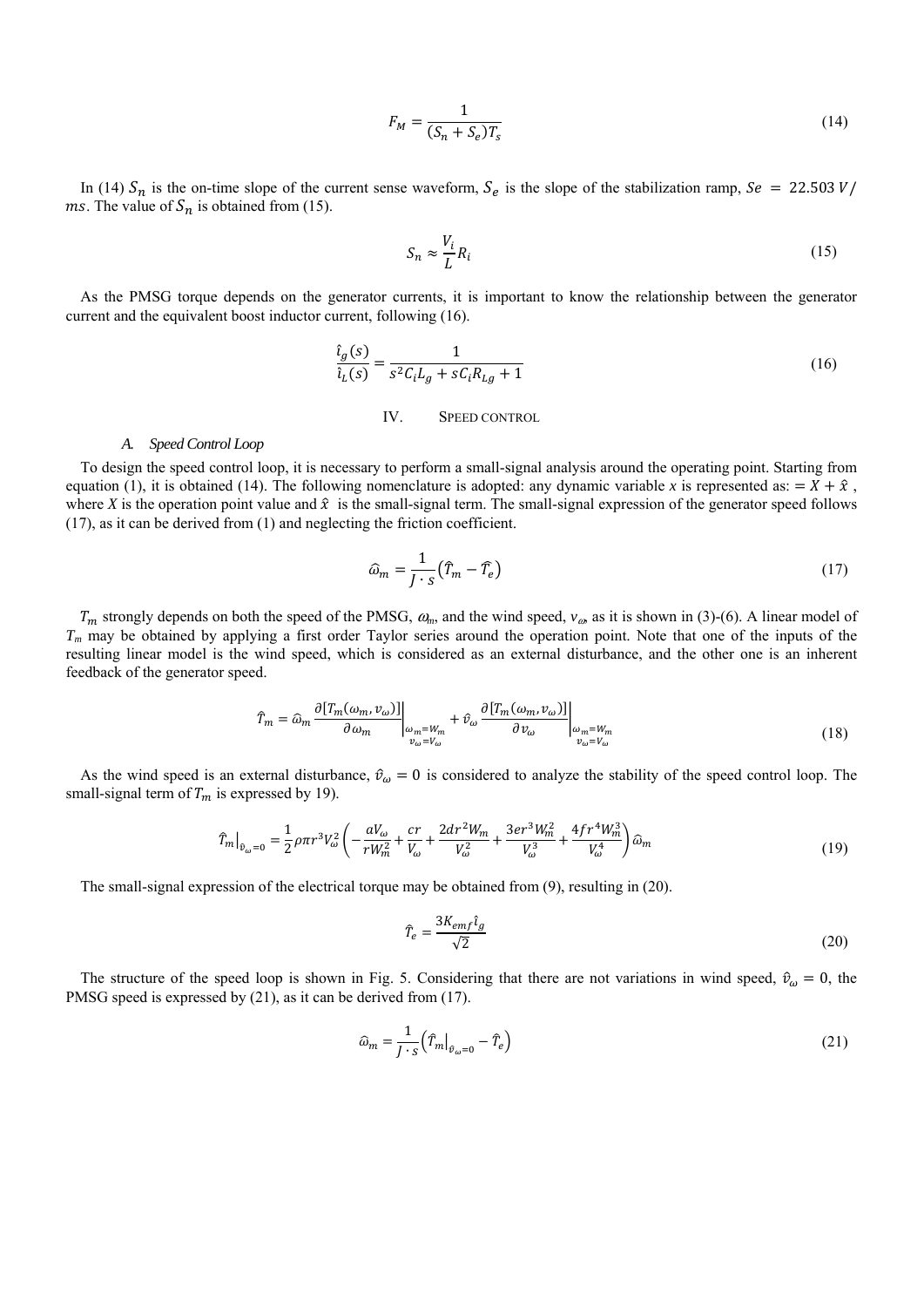

Fig. 5. Block diagram of the Speed Control Loop.

From 19)-(21) it is possible to deduce the relationship between the PMSG speed and its output current, following (22).

$$
\frac{\hat{\omega}_m(s)}{\hat{i}_g(s)}\Big|_{\hat{v}_\omega=0} = -\frac{3K_{fem}}{\sqrt{2}\left[J \cdot s - \frac{1}{2}\rho \pi r^3 V_\omega^2 a_1\right]}
$$
\n
$$
= \left(-\frac{aV_\omega}{rW_m^2} + \frac{cr}{V_\omega} + \frac{2dr^2 W_m}{V_\omega^2} + \frac{3er^3 W_m^2}{V_\omega^3} + \frac{4fr^4 W_m^3}{V_\omega^4}\right)
$$
\n(22)

The loop gain of the speed loop,  $T_{\omega}(s)$ , is determined by (23).

 $a_1$ 

$$
T_{\omega}(s) = G_{\omega c}(s) \cdot K \cdot G_{\omega}(s) \tag{23}
$$

where  $K=1$  is the speed sensing gain,  $G_{\omega}(s)$  is the transfer function of a simple proportional-integral controller, and  $G_{\omega c}(s)$  is the transfer function from the reference current to the PMSG speed, which it is expressed by (24).

$$
G_{\omega c}(s) = \frac{\hat{\omega}_m(s)}{\hat{\iota}_{ref}(s)} = \frac{\hat{\omega}_m(s)}{\hat{\iota}_g(s)} \cdot \frac{\hat{\iota}_g(s)}{\hat{\iota}_L(s)} \cdot \frac{\hat{\iota}_L(s)}{\hat{\iota}_{ref}(s)}
$$
(24)

The chosen gains for the PI speed controller,  $G_{\omega}$ , are:  $K_p = -0.05777$  and  $K_i = -0.0187752$  rad/s. The closed loop transfer function from the reference speed to the PMSG speed is given by (25). Fig. 6 shows the Bode plots of  $T_{\omega}(s)$  with the chosen controller. The reference for the speed loop is provided by the MPPT algorithm.

$$
G_{\omega r}(s) = \frac{\widehat{\omega}_m(s)}{\widehat{\omega}_{ref}(s)} = \frac{G_{\omega c}(s) \cdot G_{\omega}(s)}{1 + T_{\omega}(s)}
$$
(25)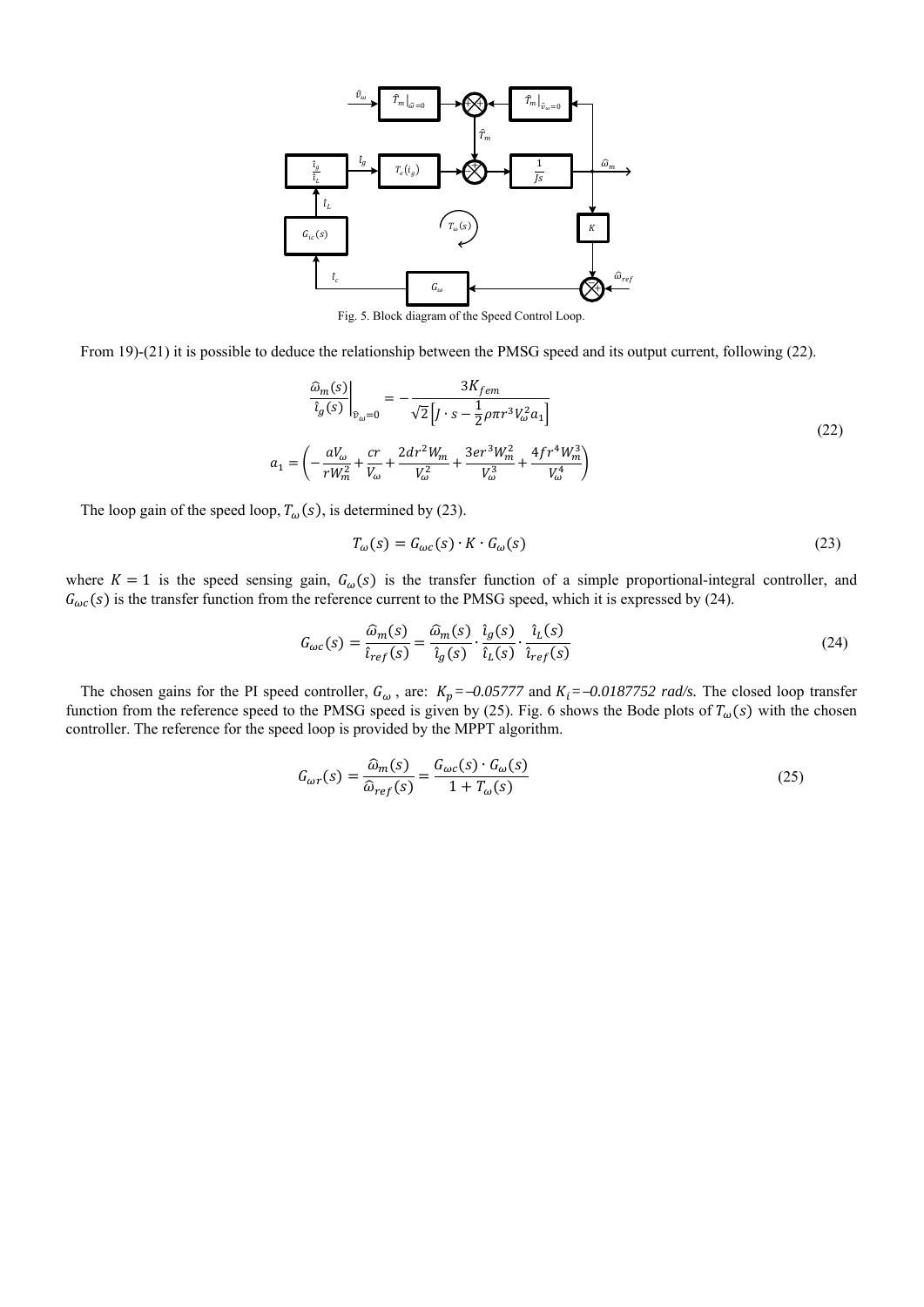

Fig. 6. Bode plots of  $T_{\omega}(j\omega)$  as a function of  $\lambda$ .

# *B. Speed Estimation using Linear Kalman Filter*

To obtain the feedback signal for the speed control loop, it is possible to mount speed sensors on the shafts of the PMSG (resolvers, encoders or Hall-effect sensors). However, the use of those sensors increases the complexity, weight and cost of PMSG.

As both the voltages and frequency of the generator depend on its speed, the PMSG speed can be estimated starting from the measurement of the electrical quantities, eliminating the need for mechanical sensors. The problem is that the measured signals contain low frequency harmonics of the fundamental frequency of the generator, as well as switching frequency components due to the boost rectifier. Furthermore, the fundamental and its low frequency harmonics have different values depending on the generator speed. These issues have been studied in [22], concluding that the use of a Linear Kalman Filter (LKF) is a good compromise among dynamical response, static performance and complexity of implementation. In this case sensors are used to measure the generator output voltages, from which the LKF speed estimation is applied. The main equations of the LKF estimator used in this work are expressed by (26). The meaning of each variable of (26) in explained in [22].

$$
\varepsilon(k) = V_{\beta}(k) \cos \theta(k) - V_{\alpha}(k) \sin \theta(k)
$$
  
\n
$$
\theta(k+1) = \theta(k) + T_{s} \omega_{e}(k) + K_{s1} \varepsilon(k)
$$
  
\n
$$
\omega_{e}(k+1) = \omega_{e}(k) + \hat{\rho}(k) + K_{s2} \varepsilon(k)
$$
  
\n
$$
\hat{\rho}(k+1) = \hat{\rho}(k) + K_{s3} \varepsilon(k)
$$
\n(26)

The chosen values of the LKF parameters are:  $\delta = 5x10^6$ ,  $K_{s1} = 0.0032896$ ,  $K_{s2} = 0.54221$  and  $K_{s3} = 0.00044647$ . It is worth pointing out that the LKF gains are independent of the PMSG parameters and could be used with a different generator. Another advantage of the LKF speed estimator is that the only measurement needed is that of the output voltages of the PMSG, reducing the cost of the sensors in the system.

# V. MAXIMUM POWER POINT TRACKING

To calculate the proper values for the parameters of the Maximum Power Point Tracking algorithm and assure the system stability, it is useful to know the response of the generated power to variations of the PMSG speed [23]. The power generated by the PMSG is given by (27)

$$
P_{out} = T_e \omega_m - I_g^2 R_{Lga} \tag{27}
$$

Applying (9) to (27) and performing the linearization by first order Taylor series around the operation point, it is obtained:

$$
\hat{P}_{out} = \hat{\omega}_m \frac{\partial [P_{out}(\omega_m, i_g)]}{\partial \omega_m} \bigg|_{\substack{\omega_m = W_m \\ i_g = I_g}} + \hat{i}_g \frac{\partial [P_{out}(\omega_m, i_g)]}{\partial i_g} \bigg|_{\substack{\omega_m = W_m \\ i_g = I_g}} \tag{28}
$$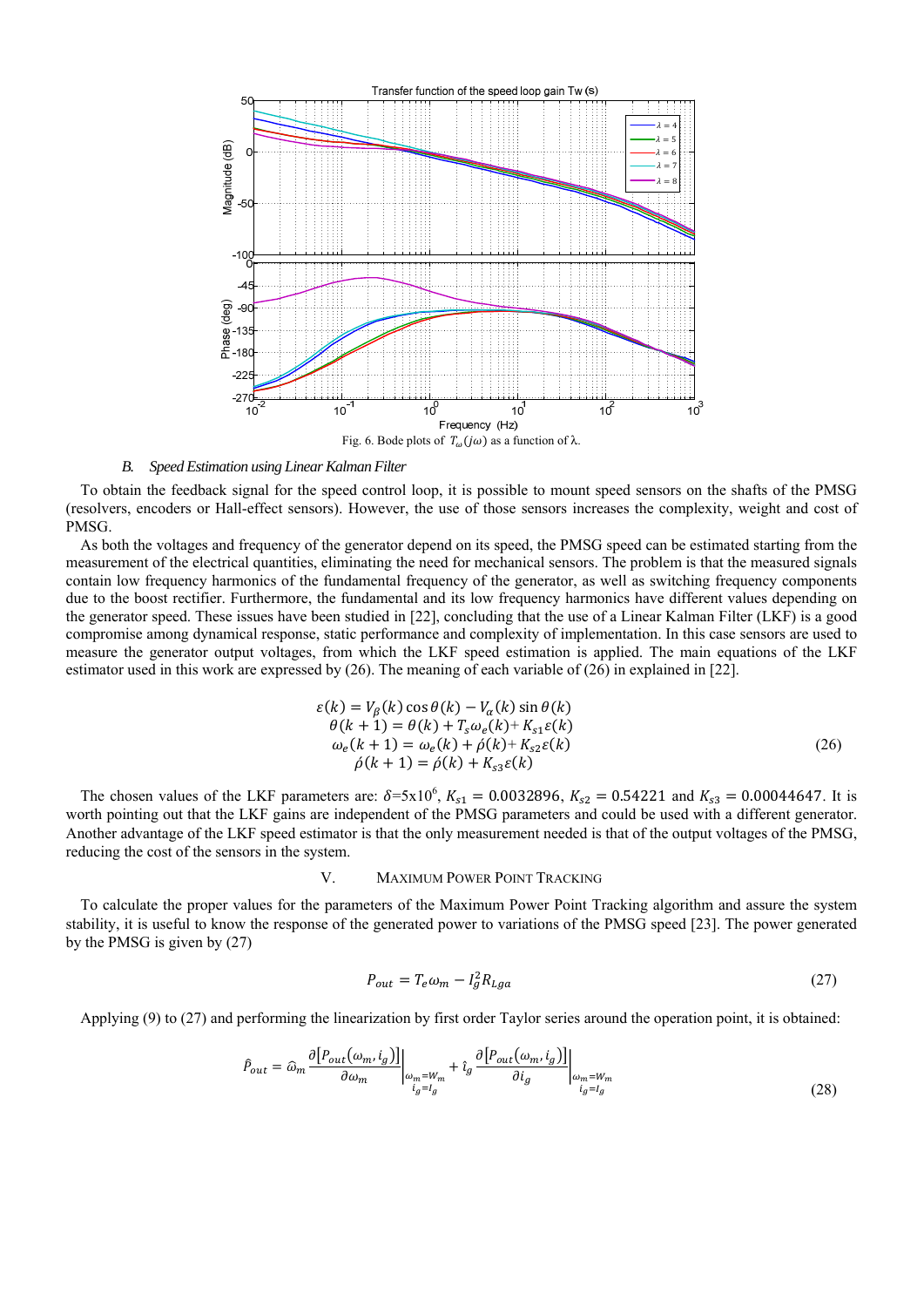$$
\hat{P}_{out} = \hat{\omega}_m \frac{3K_{fem}I_g}{\sqrt{2}} + \hat{\iota}_g \left( \frac{3K_{fem}W_m}{\sqrt{2}} - 2I_g R_{Lg} \right) \tag{29}
$$

By assuming a constant wind speed ( $\hat{v}_{\omega} = 0$ ), it may be substituted (22) in (29), obtaining the transfer function from the PMSG speed to its output power, following (30).

$$
\frac{\hat{P}_{out}(s)}{\hat{\omega}_m(s)}\bigg|_{\hat{v}_{\omega}=0} = \frac{3K_{fem}}{\sqrt{2}}I_g - \frac{\sqrt{2}\left(\frac{3K_{fem}}{\sqrt{2}}W_m - 2R_{Lgl_a}I_g\right)\left[J \cdot s - \frac{1}{2}\rho\pi r^3 a_2\right]}{3K_{fem}}
$$
\n
$$
a_2 = \frac{1}{2}\rho\pi r^3 V_{\omega}^2 \left(-\frac{aV_{\omega}}{rW_m^2} + \frac{cr}{V_{\omega}} + \frac{2dr^2W_m}{V_{\omega}^2} + \frac{3er^3W_m^2}{V_{\omega}^3} + \frac{4fr^4W_m^3}{V_{\omega}^4}\right)
$$
\n(30)

By multiplying (25) and (30), it is obtained the transfer function from the speed reference to the output power,  $G_{Pr}(s)$ , as it is expressed by (31).

$$
G_{Pr}(s) = \frac{\widehat{\omega}_m(s)}{\widehat{\omega}_{ref}(s)} \cdot \frac{\widehat{P}_{out}(s)}{\widehat{\omega}_m(s)} = \frac{\widehat{P}_{out}(s)}{\widehat{\omega}_{ref}(s)}
$$
(31)

Fig. 7 shows the response of the PMSG power to a 1 rad/s step of the speed reference for several values of  $\lambda$ . The reference step happens at  $t=0$  s, so that a non-minimum phase response can be observed. It is observed that the steady-state error decreases with  $\lambda$ , being minimized with  $\lambda = 7$ .

The implemented MPPT algorithm is Perturb and Observe (P&O), which is an iterative algorithm that can work in a wide range of wind speeds. The algorithm varies the value for the speed reference after evaluation of the measured power variation, taking into account the sign of the previous reference change. If power increases, the algorithm keeps the sign, otherwise, the sign changes. Obviously, a non-minimum phase response misleads a P&O algorithm if the power measurement is performed before it has taken the right sign. The iteration time of the P&O MPPT algorithm must be chosen longer than the settling times observed in Fig. 7. The proposed values for this work are: iteration time,  $t_s = 4 s$ , and amplitude of the speed reference steps of 1 rad/s.

# VI. SIMULATION RESULTS

The performance of the proposed WECS has been evaluated by means of PSIM 7.0.5 software [24].



Fig. 7. Response of the PMSG power to steps of 1 rad/s in the speed reference as a function of λ.

Fig. 8 depicts the response of the generator speed LKF estimator to steps of the actual speed in the whole operation range. The steady-state error of the estimated speed is zero. The LKF estimator has a maximum ripple of  $\pm 0.3$  rpm and a response time of *110 ms*.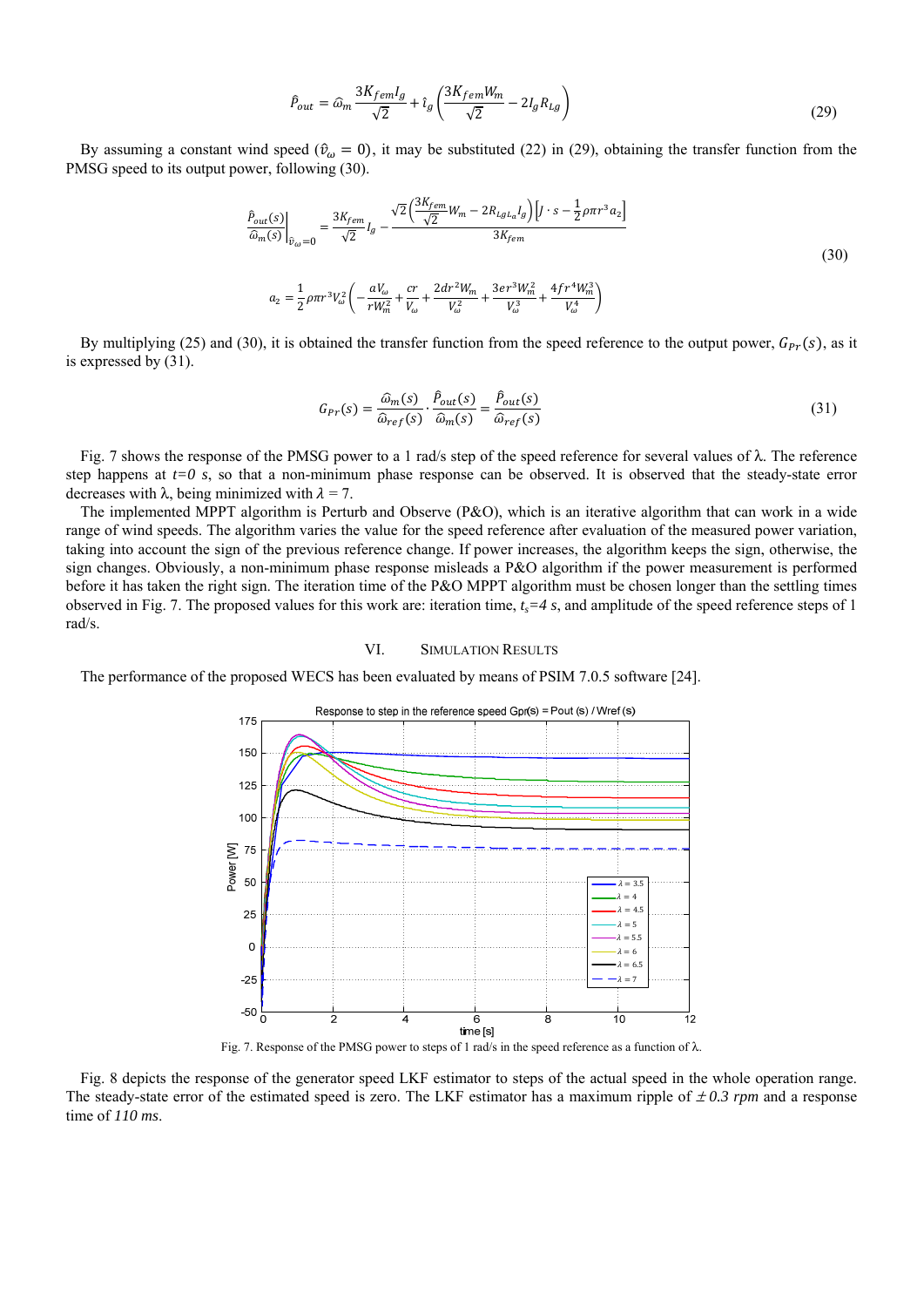

Fig. 9 shows the behavior of the speed loop to steps in the speed reference,  $\Delta V_{ref} = 50$  rpm. The update time of the speed reference is  $\Delta t = 10$ s. It is observed that the speed loop properly follows the reference value. In this case the WECS operates at a constant wind speed of 10  $m/s$ . Fig. 9 also shows the behavior of the electric torque and the PMSG output power.



Fig. 9. Response of the speed loop to speed reference steps at a wind speed of 10 m/s. Top: generator speed estimation and its reference. Middle: Generator output power. Bottom: Electric torque.

 Fig. 10 depicts the MPPT P&O algorithm performance, running at an update frequency of the speed reference of  $f_{MPPT}=1/\Delta t_{MPPT}=0.1$  Hz, at a stepped variation of the wind speed, ranging from 6 m/s to 10 m/s. It is observed that the MPPT is aiming to get the maximum value of the power coefficient (0.47), so that the generated power is close to the maximum available one. The evolution of the generator speed using the LKF estimator is also shown.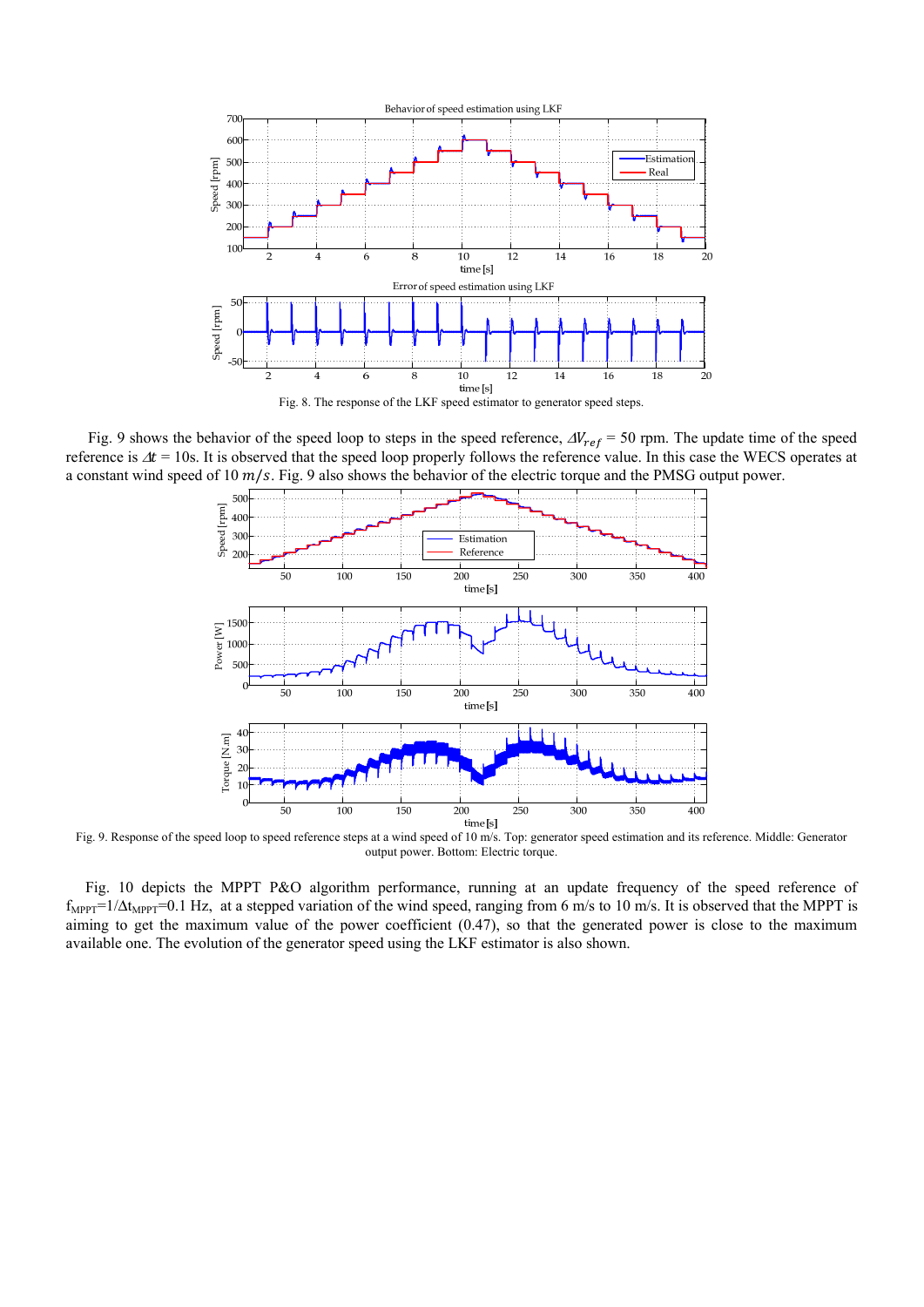

Fig. 10. Behavior of the WECS MPPT at a stepped variation of the wind speed. Top: Wind speed. Middle, up: Power coefficient. Middle, down: Generated power. Bottom: Estimated PMSG speed.

Fig. 11 depicts the performance of the P&O algorithm, at the same test conditions as Fig. 10, but representing the generated power vs. the PMSG speed, with the wind speed as a running parameter. Fig. 11 clearly demonstrates that the MPPT algorithm works to place the operation point close to the maximum available power for a given wind speed.



Fig. 11. Response of the P&O algorithm to step changes in the wind speed from 6 m/s to 11 m/s.

Fig. 12 shows the current in one phase of the PMSG for several wind speed operation points. The proposed topology provides a THDi of the generator currents ranging from 7.8% to 11.1 % and a PF ranging from 0.8 to 0.98.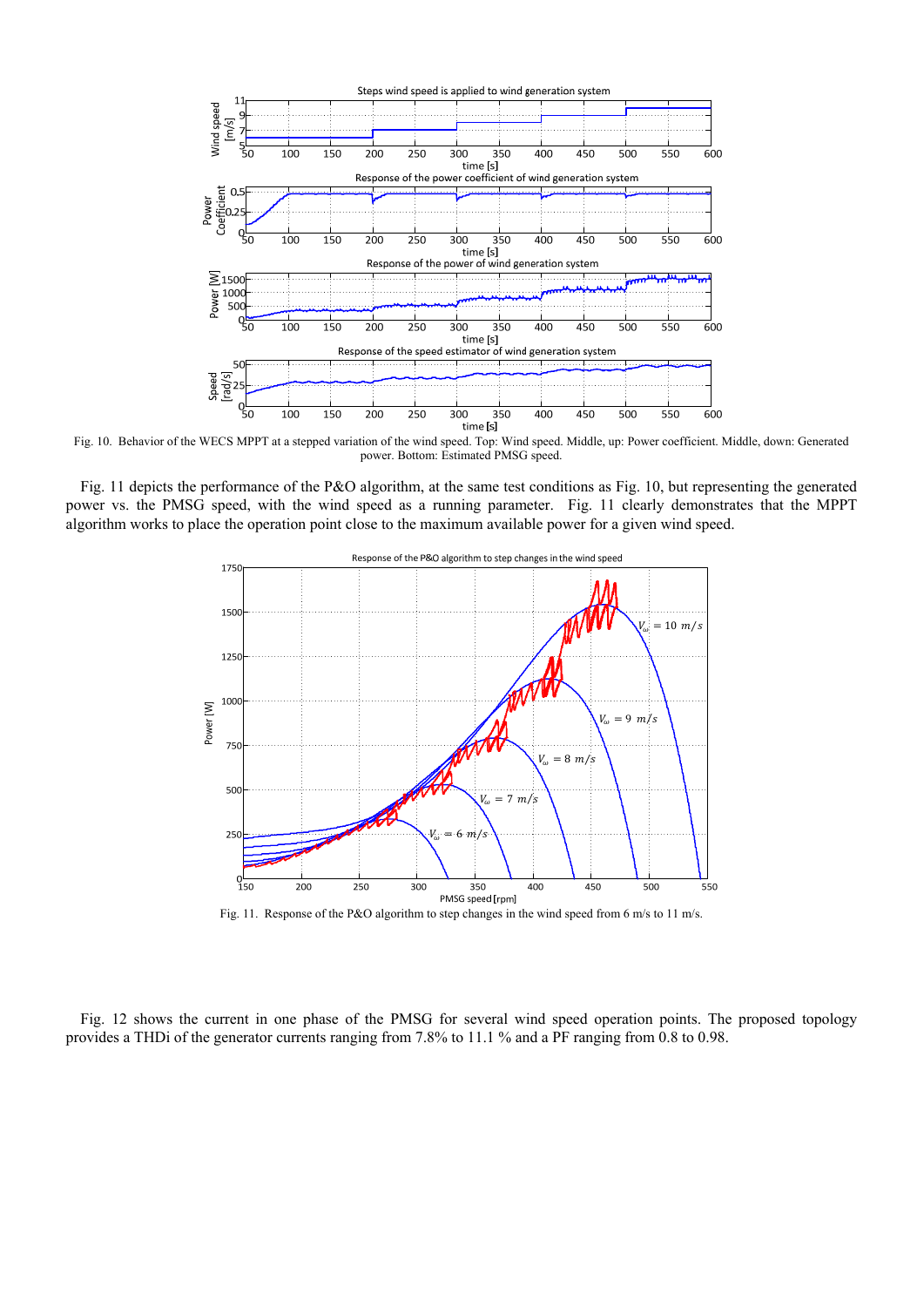

Fig. 12. Current in one phase of the PMSG controlled by a boost rectifier working in discontinuous conduction mode.

## VII. EXPERIMENTAL RESULTS

The three-phase DCM boost rectifier WECS has been implemented in an experimental prototype. The 2 kW PMSG is connected to a commercial AC motor drive Siemens Micromaster 440 that feeds a 5.5 kW induction motor 1LE1002CC322AA4Z from Siemens. This AC motor is connected to the PMSG. With the AC motor drive different wind speeds can be emulated by properly adjusting its speed reference.

The wind speed emulation, speed control loop, generator speed estimation and MPPT have been implemented by means of a DSP TMS320F28335. The PCC stage cannot be successfully implemented digitally inside the DSP because of practical issues. For a proper instantaneous overcurrent protection the required sampling frequency of the current through the power inductor should be at least 100 times the switching frequency, resulting in a sampling frequency of 1 MHz. This frequency would reduce the software execution time to 1 microsecond, a too small value for the DSP being used. Therefore, the PCC stage is implemented by means of a UC3823 PWM integrated circuit. Table I shows the most relevant values of the experimental WECS.

Some of the oscilloscope waveforms shown in the following are internal variables that are processed inside the DSP. Those variables are displayed by using the DSP PWM outputs and an analog a low pass filter with a cutoff frequency of 300 Hz. This is a simple way to display some slow variables inside a DSP without the need of a digital to analog converter. The displayed internal DSP variables are: the estimated speed with a scale factor of 133.69  $rpm/V$ , the speed reference with scale factor of 133.69  $rpm/V$ , the power with a scale factor of 500  $W/V$ , the electric torque with a scale factor of 14  $Nm/V$ , the power coefficient with a scale factor of  $0.12/V$ , and the wind speed with a scale factor of 2.4  $m/s/V$ .

Fig. 13 shows one phase-to-phase voltage at the PMSG output,  $V_{ab}$ , the PMSG output current in one phase,  $i_a$ , the current through one of the phase input inductances of the boost rectifier,  $i_{La}$ , and the equivalent boost inductor DCM current,  $i_L$ . The generator speed is 460 rpm, the wind speed is 10 m/s, and the output power is 1.65 kW.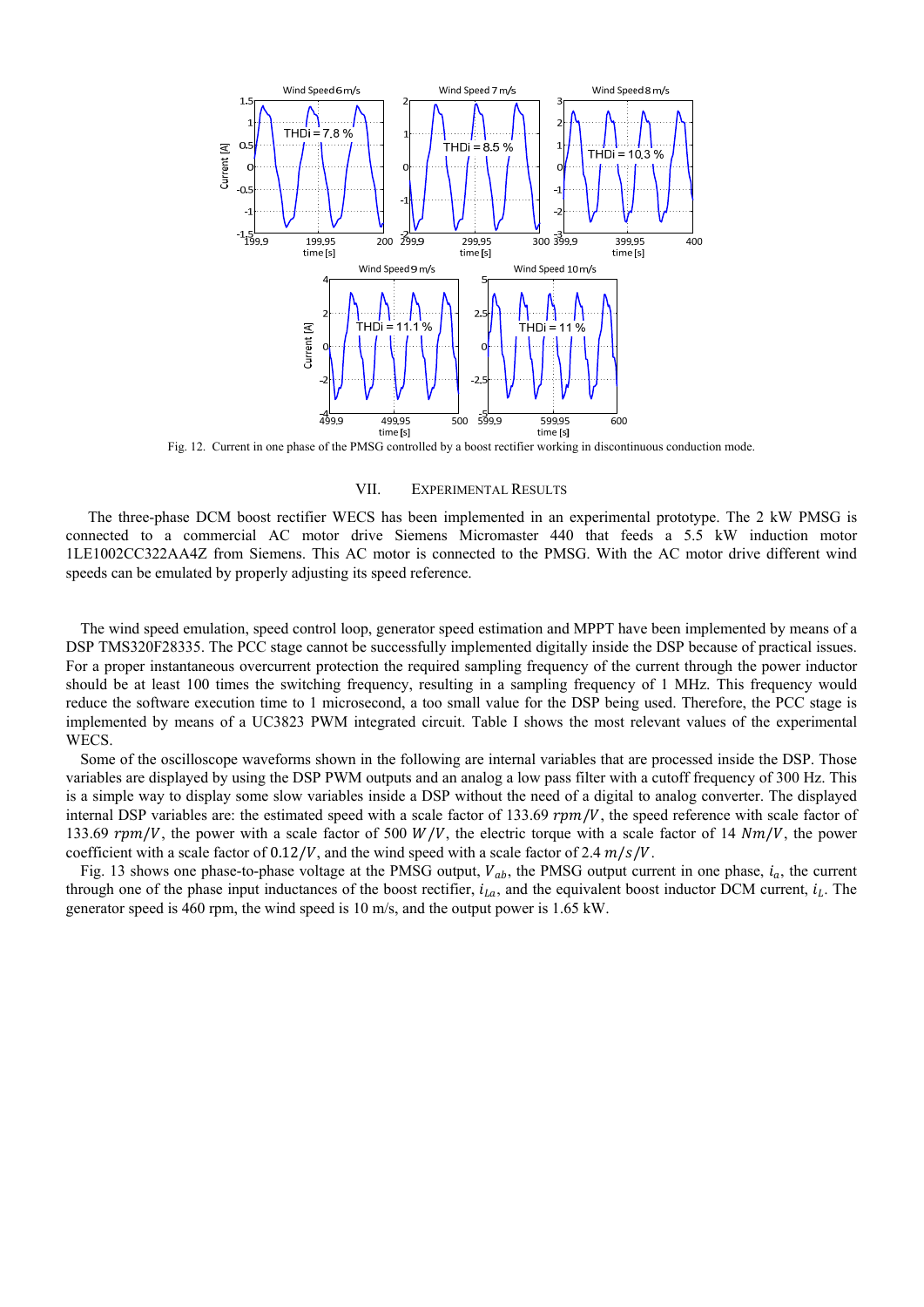

Fig. 13. Signals in the Boost Rectifier in DCM with input filter and PCC, at a generator speed of 460 rpm and a wind speed of 10 m/s. Top: Phase to phase voltage at the output of the PMSG,  $V_{ab}$  (500V/div). Middle, up: PMSG output current in one phase,  $i_a$  (10A/div). Middle, down: current through one of the phase input inductances of the boost rectifier,  $i_{La}$  (20 A/div). Bottom: equivalent boost inductor DCM current,  $i_L$  (20A/div). Time scale: 5ms/div.

Fig. 14 depicts the behaviour of the generator speed estimator to steps of the actual speed in the whole operation range. It is observed that the experimental response is similar to the simulated response shown in Fig. 8. The LKF estimator has a a response time of *72 ms*.



Fig. 14. The behavior of the speed estimators to speed steps. Red: PMSG speed (133,69 rpm/V, 500 mV/div). Green: estimated speed by means of the LKF estimator (133,69 rpm/V, 500 mV/div). Time scale: 20 s/div.

Fig. 15 depicts the steady-state error of the estimated speed. The maximum transient deviation of this error is of 15.37 rpm, whereas the steady state error is 0.6685 rpm.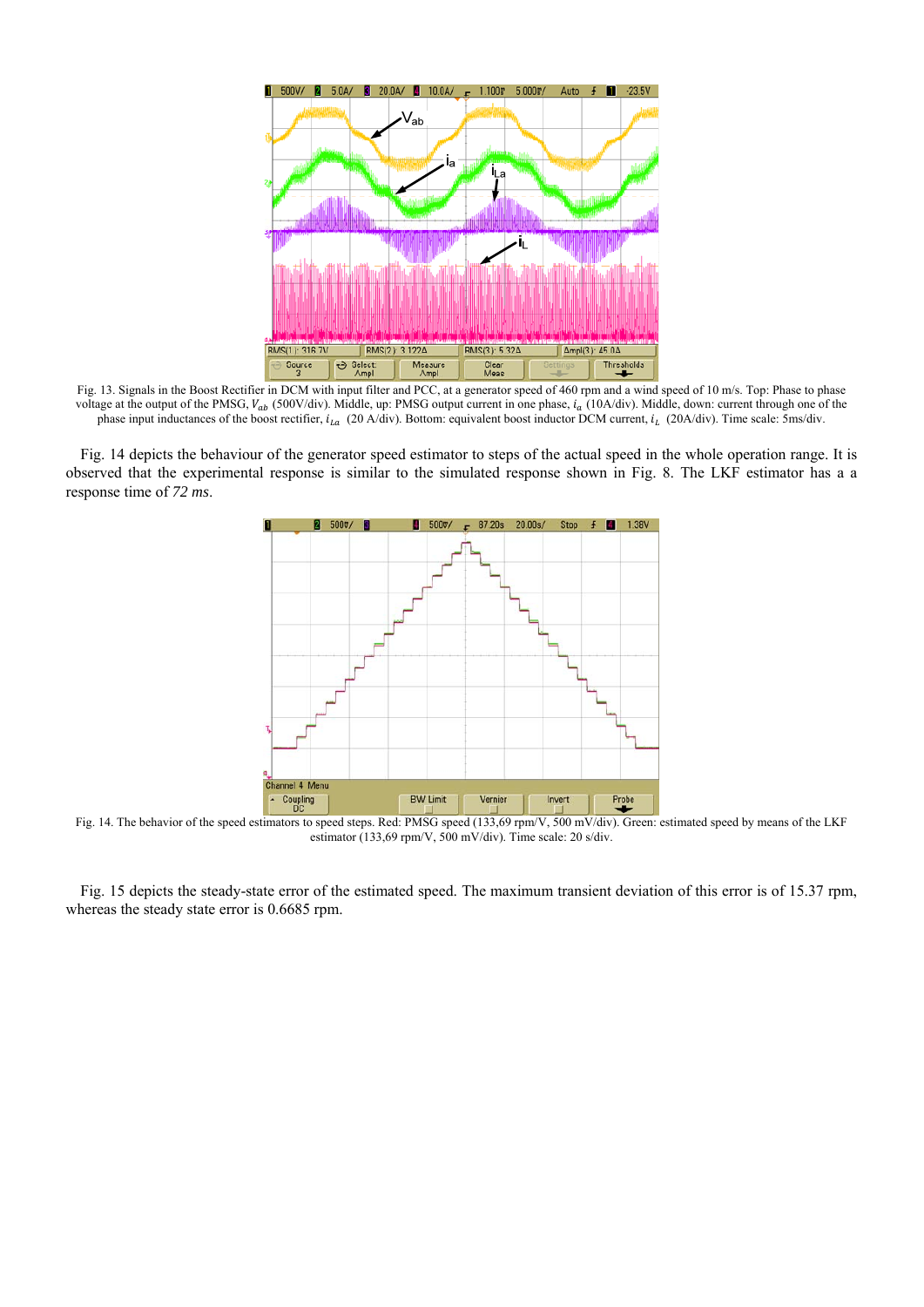

Fig. 15. Steady-state error of the speed estimators to speed steps. Real speed (133,69 rpm/V, 500 mV/div). Time scale: 20 s/div.

Fig. 16 depicts the response of the speed loop to a stepped speed reference at a wind speed of 10 m/s. It is observed that the speed loop properly follows the speed reference. Fig 16 also shows the behavior of electric torque and the PMSG output power. A great agreement can be observed between these experimental results and the simulated ones in Fig. 9.



Fig. 16. Response of the speed loop to a stepped speed reference at a wind speed of 10 m/s. Reference speed (133,69 rpm/V, 500 mV/div). Estimated speed by means of the LKF estimator (133,69 rpm/V, 500 mV/div). Electric Torque (14 Nm/V, 500 mV/div). PMSG Power output (500 W/V, 500 mV/div). Time scale:  $50$  s/div.

Fig. 17 depicts the MPPT P&O algorithm performance for a stepped variation of the wind speed, ranging from 6  $m/s$  to  $10 \, m/s$ . It is shown the wind speed, the estimated speed, the PMSG power output and the power coefficient. It is observed that the MPPT succeeds in getting the maximum value of the power coefficient (0.47), so that the generated power is close to the maximum available power. The response of the LKF estimator is also shown.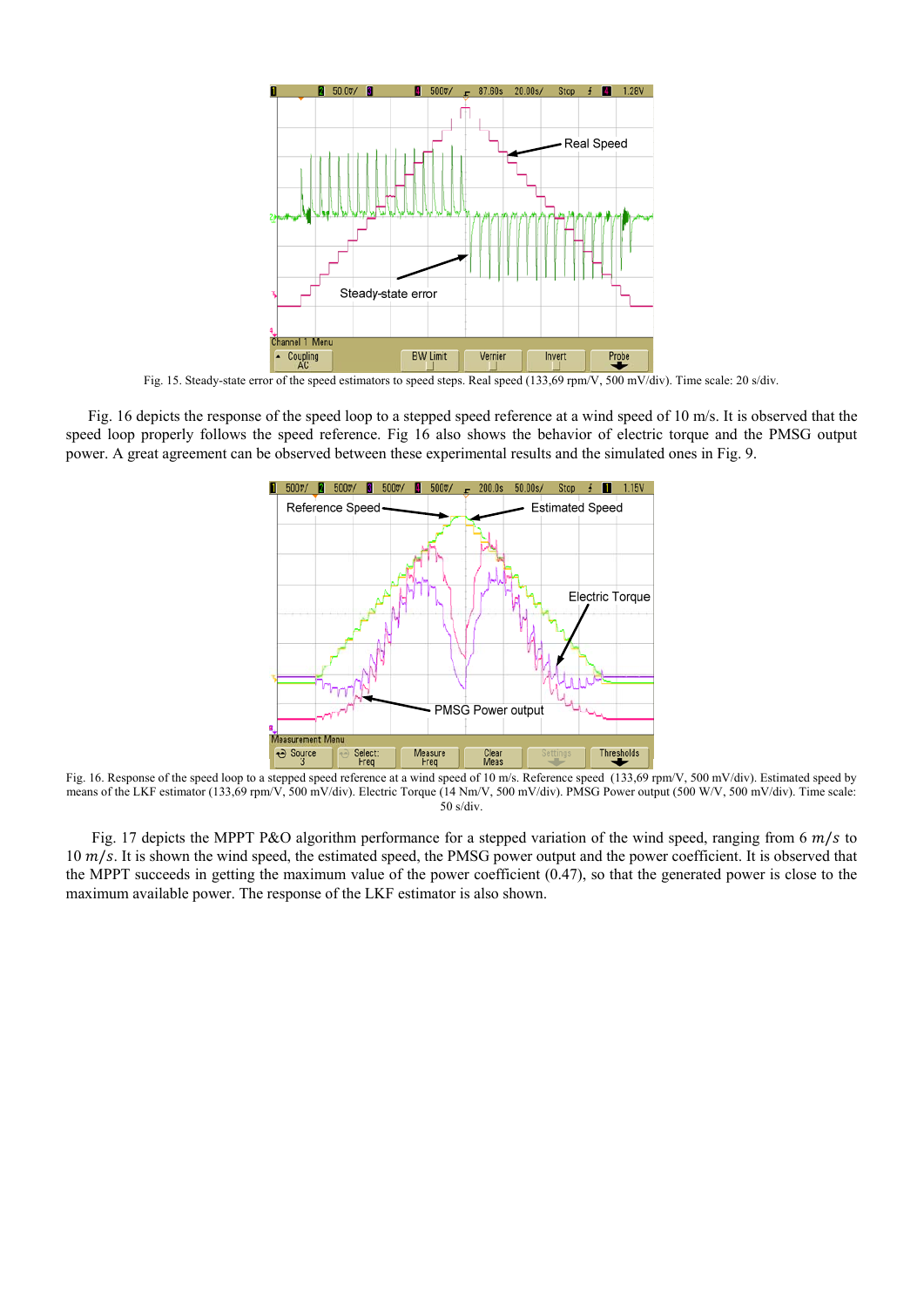

Fig. 17. Behavior of the WECS MPPT to steps in the wind speed. Wind speed (2.4 m/s/V, 1 V/div). Estimated speed by means of the LKF estimator (133,69 rpm/V, 500 mV/div). PMSG Power output (500 W/V, 1 V/div). Power coefficient (0.12 /V, 2 V/div). Time scale: 50 s/div.

Fig. 18 shows the performance of the P&O algorithm in the same test conditions of Fig. 17, but providing a Power vs. PMSG speed representation. This figure shows how the MPPT algorithm works to place the operation point close to the maximum available power for a given wind speed.



Fig. 18. Experimental response of the P&O algorithm to step changes in the wind speed from 6 m/s to 10 m/s.

It can be concluded that Fig. 17 and Fig. 18 are in good agreement with their corresponding figures (10 and 11) showing the simulation results.

Fig. 19 shows the experimental values of the PMSG THD<sub>i</sub> at different operating points. The proposed topology provides an experimental  $THD<sub>i</sub>$  ranging from 8% to 12% and a PF ranging from 0.9 to 0.98 [25].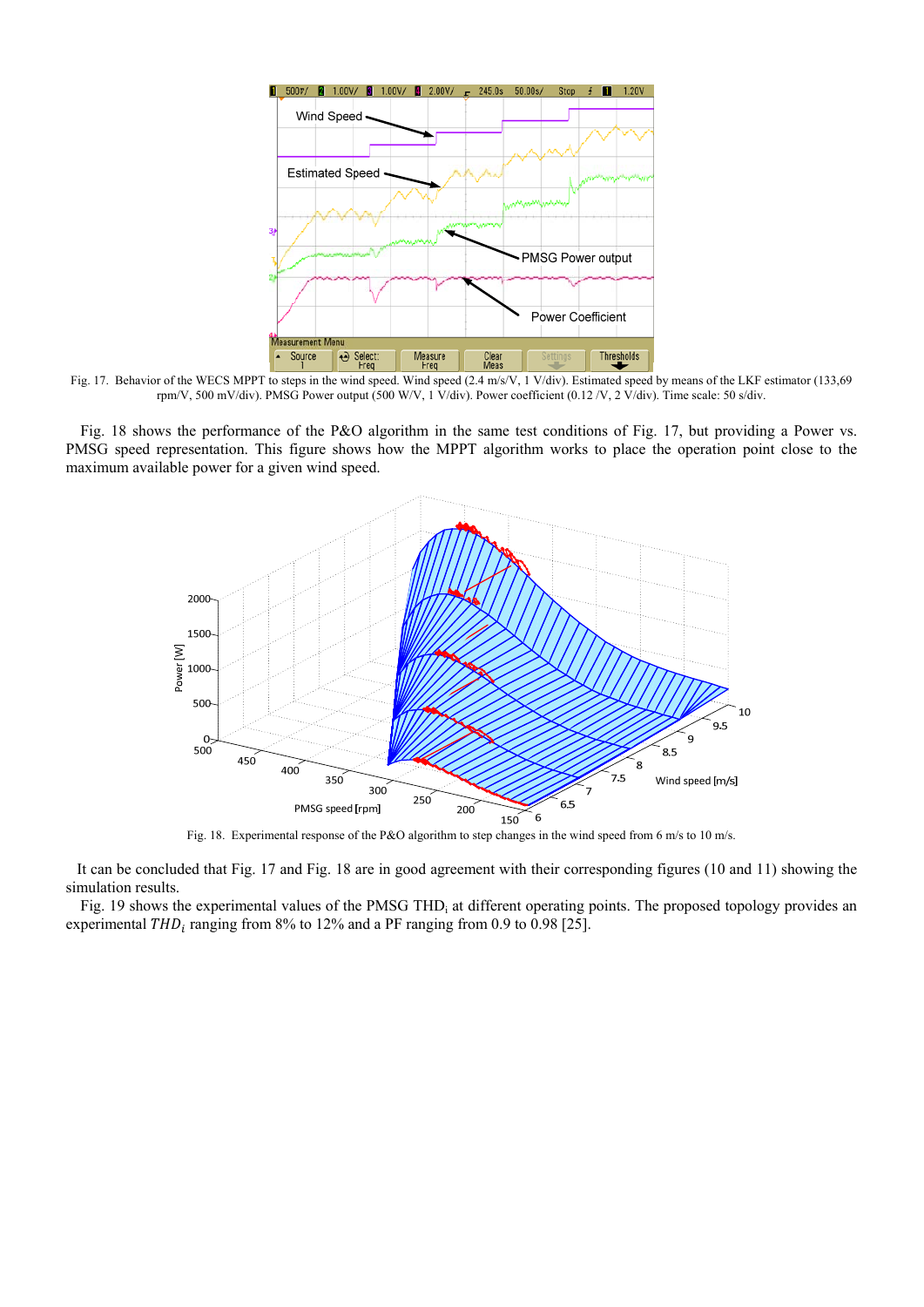

VIII. CONCLUSION

A low cost, high performance power converter for low power and variable speed WECS based on PMSG has been presented and evaluated in this paper. The obtained results show that the proposed system allows implementing efficient MPPT algorithms by cascade regulation of the rectifier current and the generator speed. The MPPT calculates the reference value for the speed control loop, which is closed without the need of mechanical sensors by using a speed estimator based on the Linear Kalman Filter. The speed controller calculates the reference for the current loop, which is directly related to the PMSG torque. The proposed WECS exhibits a low THD<sub>i</sub> and a high PF with a simple DCM three-phase boost rectifier with input filter, working with PCC control. This topology has a smaller component count and is simpler than more complex topologies as back-to back converters, being a good option for low power WECS.

#### **REFERENCES**

- [1] Thomas Ackermann, *"Wind Power in Power Systems",* England, Wiley, 2005.
- [2] S. M. Muyeen, S. Shishido, Mohd Hasan Ali, R. Takahashi, T. Murata, J. Tamusa, " Application of Energy Capacitor System to Wind Power Generation", Wind Energy, vol. 11, pp. 335-350, 2008.
- 
- [4] T. Maeda, Y. Kamada, " A review of wind energy activities in Japan", Wind Energy, vol. 12, pp. 621-639, 2009.
- [3] J. Ladenbung, "Stated Public Preferences for On-land and Offshore Wind Power Generation—A Review", Wind Energy, vol. 12, pp. 171-181, 2009.<br>[4] T. Maeda, Y. Kamada, "A review of wind energy activities in Japan", Wind E [5] Jamal A. Baroudi, Venkata Dinavahi, Andrew M. Knight, "A review of power converter topologies for wind generators", *Renewable Energy 32*, pp. 2369-2385, 2007.
- [6] Di Gerlando, G. Foglia, M. Iacchetti, R. Perini, "Analysis and Test of Diode Rectifiers Solutions in Grid Connected Wind Energy Conversion Systems Employing Modular Permanent Magnet Synchronous Generators", IEEE Transactions on Industrial Electronics, In Press, 10.1109/TIE.2011.2157295.
- [7] Y. Jang, M. M. Jovanovic, "A New Input-Voltage Feedforward Harmonic-Injection Technique Nonlinear Gain Control for Single-Switch, Three-Phase, DCM Boost Rectifiers" *IEEE Trans. on Power Electronics*, vol. 20, no. 1, pp. 268-277, March 2000.
- [8] H. Athab, D. Lu, K. Ramar, "A Single-Switch AC/DC Flyback Converter Using A CCM/DCM Quasi-Active Power Factor Correction Front-End", IEEE Transactions on Industrial Electronics, In Press, 10.1109/TIE.2011.2158771.
- [9] P. Barbosa, F. Canales, J. C. Crebier, F.C. Lee, "Interleaved Three-Phase Boost Rectifiers Operated in the Discontinuous Conduction Mode: Analysis, Design Considerations and Experimentation" *IEEE Trans. on Power Electronics,* vol. 16, no. 5, pp. 724-734, Sep. 2001.
- [10] Y. Kai, R. Xinbo, M. Xiaojing, Y. Zhihong, "Variable-Duty-Cycle Control to Achieve High Input Power Factor for DCM Boost PFC Converter", IEEE Transactions on Industrial Electronics, Vol. 58 (5), pp. 1856 – 1865, 2011.
- [11] M. Andriollo, M. De Bortoli, G. Martinelli, A. Morini and A. Tortella, "Control Strategy of a Wind Turbine Drive by an Integrated Model", Wind Energy, vol. 12, pp. 33-49, 2009.
- [12] Anca D. Hansen, Gabriele Michalke, "Modelling and Control of Variablespeed Multi-pole Permanent Magnet Synchronous Generator Wind Turbine", Wind Energy, vol. 11, pp. 537-554, 2008.
- [13] N. Salvatore, A. Caponio, F. Neri, S. Stasi, G.L. Cascella, "Optimization of Delayed-State Kalman-Filter-Based Algorithm via Differential Evolution for Sensorless Control of Induction Motors", IEEE Transactions on Industrial Electronics, Vol. 57 (1), pp. 385-394, 2010.
- [14] S.M.R. Kazmi, H. Goto, Hai-Jiao Guo; O. Ichinokura, "A Novel Algorithm for Fast and Efficient Speed-Sensorless Maximum Power Point Tracking in Wind Energy Conversion Systems", IEEE Transactions on Industrial Electronics, Vol. 58(1), pp. 29-36, 2011.
- [15] M. Pucci, M. Cirrincione, "Neural MPPT Control of Wind Generators With Induction Machines Without Speed Sensors", IEEE Transactions on Industrial Electronics, Vol. 58 (1), pp. 37–47, 2011.
- [16] O. Carranza, E. Figueres, G. Garcerá, R. Ortega, D. Velasco, "Low Power Wind Generation System based on Variable Speed Permanent Magnet Synchronous Generators" in Proc. IEEE ISIE, 2011, pp. 1063-1068.<br>[17] Yin Ming, Li Gengyin, Zhou Ming, Zhao Chengyong, "Modeling of the Wind Turbine with a Permanent Magnet Synchronous Generator for
- Integration", *IEEE Power Engineering Society General Meeting*, 2007, 24-28 June 2007 pp. 1–6.
- [18] O. Carranza, E. Figueres, G. Garcera, L. G. Gonzalez, F. Gonzalez-Espin, "Peak Current Mode Control of a Boost Rectifier with Low Distortion of the Input Current for Wind Power Systems based on Permanent Magnet Synchronous Generators", *13th European Conference on Power Electronics and Applications, EPE '09.* 8-10 Sept. 2009 pp. 1-10.
- [19] Ali M. Eltamaly, "Harmonics reduction of three-phase boost rectifier by modulating duty ratio", Electric Power Systems Research 77, pp. 1425–1431, 2007.
- [20] V. Vorperian, "Simplified analysis of PWM converters using model of PWM switch I and II" *IEEE Trans. on Aerospace and Electronic Systems,* vol. 26, no. 3, pp. 490-505, may 1990.